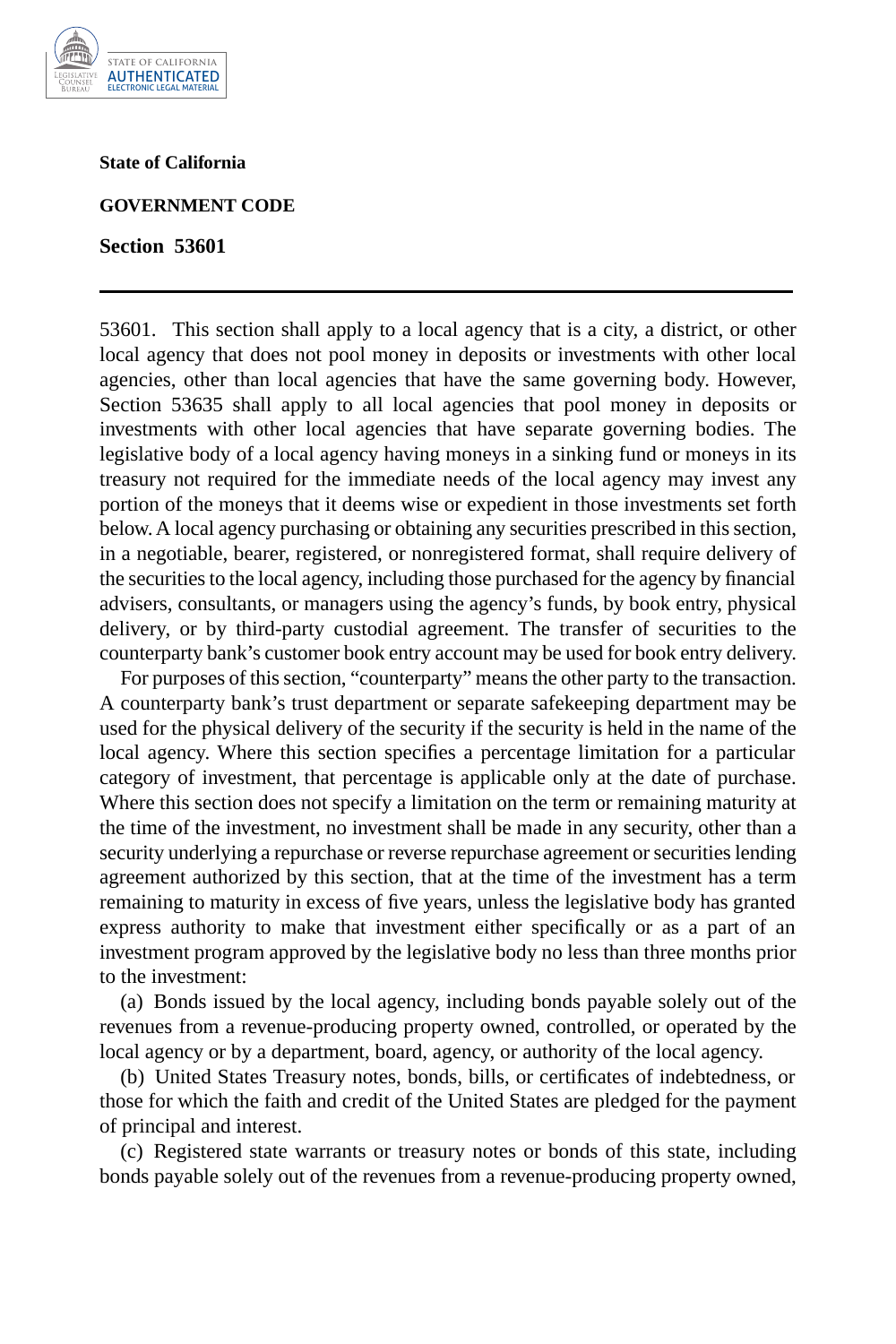controlled, or operated by the state or by a department, board, agency, or authority of the state.

(d) Registered treasury notes or bonds of any of the other 49 states in addition to California, including bonds payable solely out of the revenues from a revenue-producing property owned, controlled, or operated by a state or by a department, board, agency, or authority of any of the other 49 states, in addition to California.

(e) Bonds, notes, warrants, or other evidences of indebtedness of a local agency within this state, including bonds payable solely out of the revenues from a revenue-producing property owned, controlled, or operated by the local agency, or by a department, board, agency, or authority of the local agency.

(f) Federal agency or United States government-sponsored enterprise obligations, participations, or other instruments, including those issued by or fully guaranteed as to principal and interest by federal agencies or United States government-sponsored enterprises.

(g) Bankers' acceptances otherwise known as bills of exchange or time drafts that are drawn on and accepted by a commercial bank. Purchases of bankers' acceptances shall not exceed 180 days' maturity or 40 percent of the agency's moneys that may be invested pursuant to this section. However, no more than 30 percent of the agency's moneys may be invested in the bankers' acceptances of any one commercial bank pursuant to this section.

This subdivision does not preclude a municipal utility district from investing moneys in its treasury in a manner authorized by the Municipal Utility District Act (Division 6 (commencing with Section 11501) of the Public Utilities Code).

(h) Commercial paper of "prime" quality of the highest ranking or of the highest letter and number rating as provided for by a nationally recognized statistical rating organization (NRSRO). The entity that issues the commercial paper shall meet all of the following conditions in either paragraph (1) or (2):

(1) The entity meets the following criteria:

(A) Is organized and operating in the United States as a general corporation.

(B) Has total assets in excess of five hundred million dollars (\$500,000,000).

(C) Has debt other than commercial paper, if any, that is rated in a rating category of "A" or its equivalent or higher by an NRSRO.

(2) The entity meets the following criteria:

(A) Is organized within the United States as a special purpose corporation, trust, or limited liability company.

(B) Has programwide credit enhancements including, but not limited to, overcollateralization, letters of credit, or a surety bond.

(C) Has commercial paper that is rated "A-1" or higher, or the equivalent, by an NRSRO.

Eligible commercial paper shall have a maximum maturity of 270 days or less. Local agencies, other than counties or a city and county, may invest no more than 25 percent of their moneys in eligible commercial paper. Local agencies, other than counties or a city and county, may purchase no more than 10 percent of the outstanding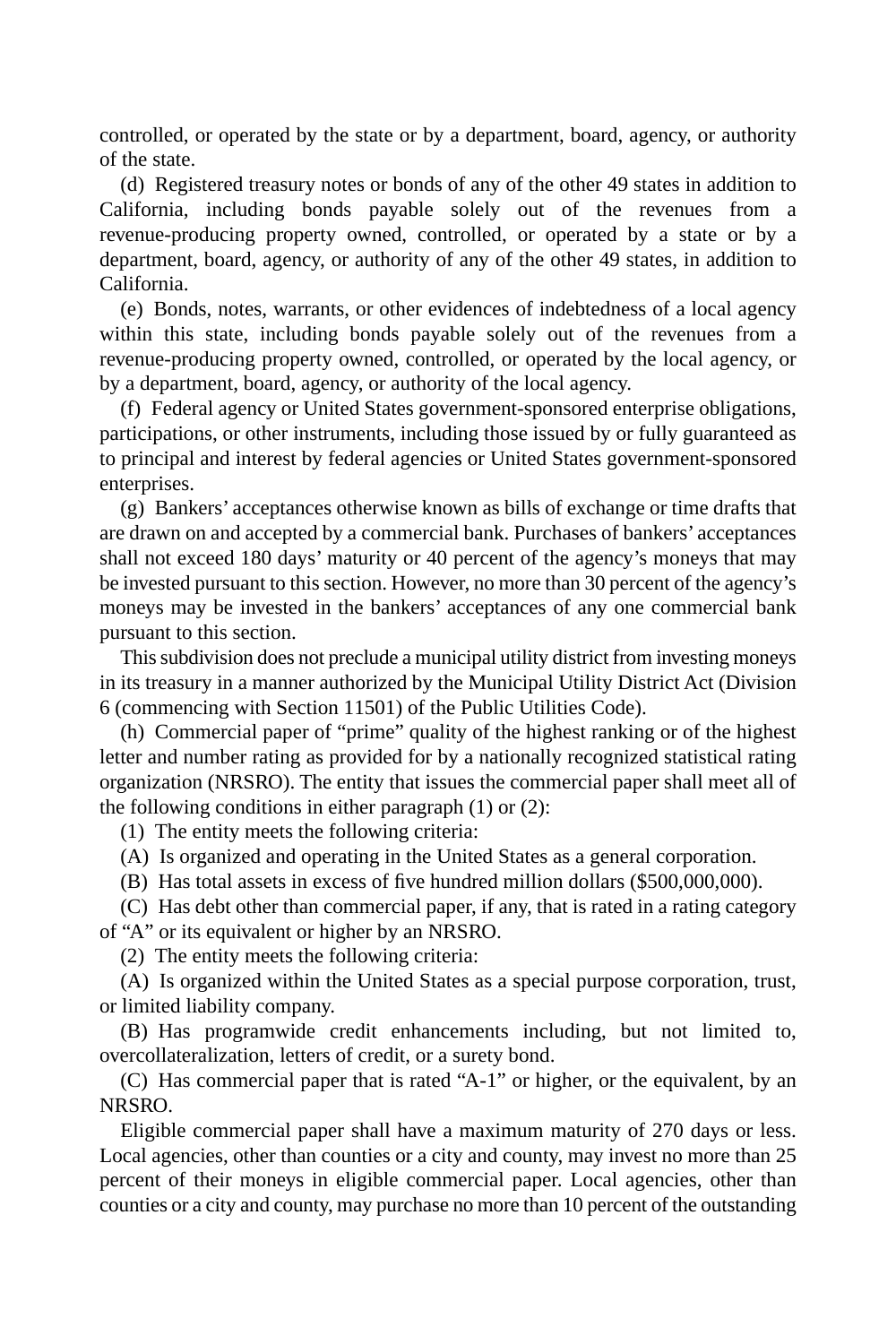commercial paper of any single issuer. Counties or a city and county may invest in commercial paper pursuant to the concentration limits in subdivision (a) of Section 53635.

(i) Negotiable certificates of deposit issued by a nationally or state-chartered bank, a savings association or a federal association (as defined by Section 5102 of the Financial Code), a state or federal credit union, or by a federally licensed or state-licensed branch of a foreign bank. Purchases of negotiable certificates of deposit shall not exceed 30 percent of the agency's moneys that may be invested pursuant to this section. For purposes of this section, negotiable certificates of deposit do not come within Article 2 (commencing with Section 53630), except that the amount so invested shall be subject to the limitations of Section 53638. The legislative body of a local agency and the treasurer or other official of the local agency having legal custody of the moneys are prohibited from investing local agency funds, or funds in the custody of the local agency, in negotiable certificates of deposit issued by a state or federal credit union if a member of the legislative body of the local agency, or a person with investment decisionmaking authority in the administrative office manager's office, budget office, auditor-controller's office, or treasurer's office of the local agency also serves on the board of directors, or any committee appointed by the board of directors, or the credit committee or the supervisory committee of the state or federal credit union issuing the negotiable certificates of deposit.

(j) (1) Investments in repurchase agreements or reverse repurchase agreements or securities lending agreements of securities authorized by this section, as long as the agreements are subject to this subdivision, including the delivery requirements specified in this section.

(2) Investments in repurchase agreements may be made, on an investment authorized in this section, when the term of the agreement does not exceed one year. The market value of securities that underlie a repurchase agreement shall be valued at 102 percent or greater of the funds borrowed against those securities and the value shall be adjusted no less than quarterly. Since the market value of the underlying securities is subject to daily market fluctuations, the investments in repurchase agreements shall be in compliance if the value of the underlying securities is brought back up to 102 percent no later than the next business day.

(3) Reverse repurchase agreements or securities lending agreements may be utilized only when all of the following conditions are met:

(A) The security to be sold using a reverse repurchase agreement or securities lending agreement has been owned and fully paid for by the local agency for a minimum of 30 days prior to sale.

(B) The total of all reverse repurchase agreements and securities lending agreements on investments owned by the local agency does not exceed 20 percent of the base value of the portfolio.

(C) The agreement does not exceed a term of 92 days, unless the agreement includes a written codicil guaranteeing a minimum earning or spread for the entire period between the sale of a security using a reverse repurchase agreement or securities lending agreement and the final maturity date of the same security.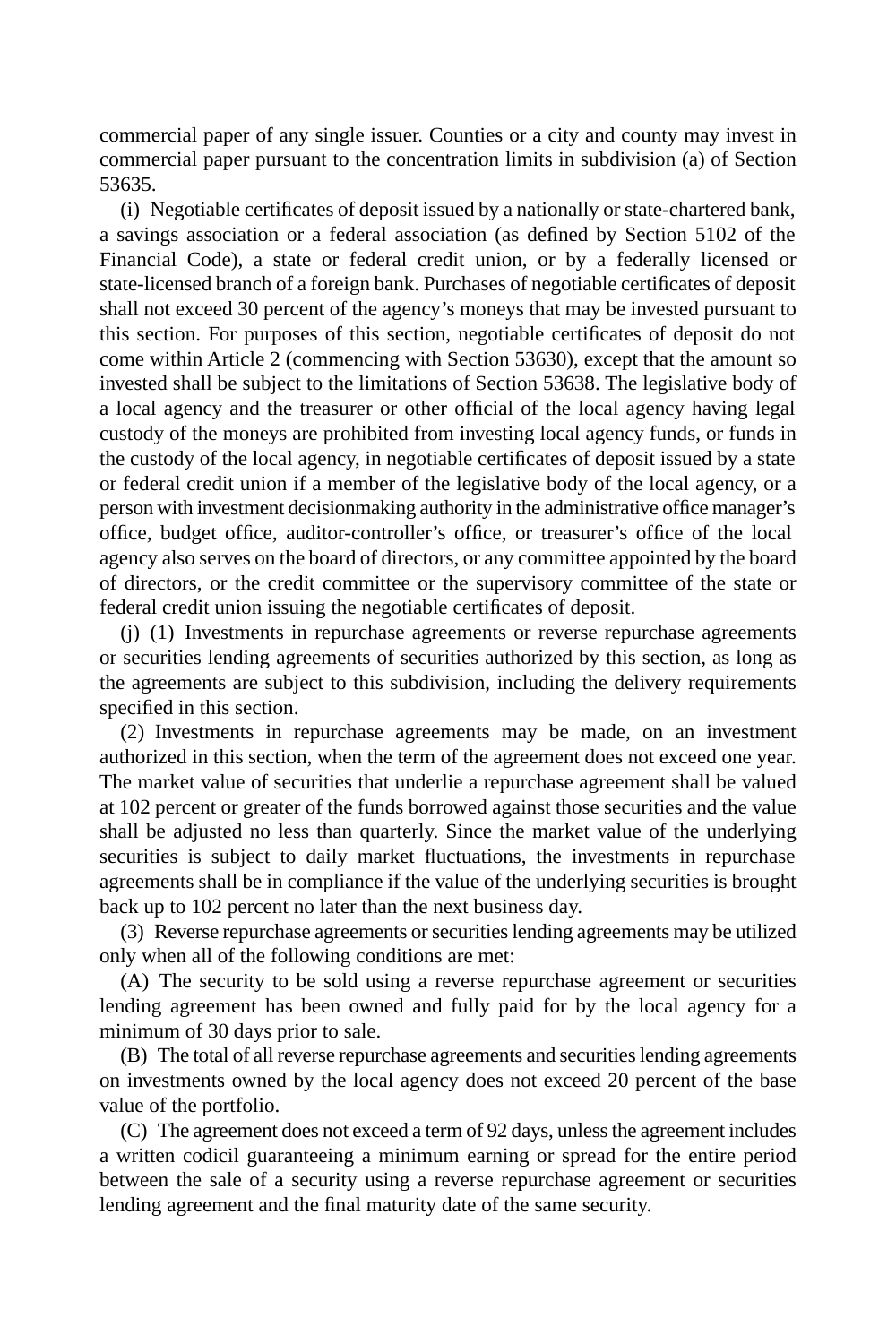(D) Funds obtained or funds within the pool of an equivalent amount to that obtained from selling a security to a counterparty using a reverse repurchase agreement or securities lending agreement shall not be used to purchase another security with a maturity longer than 92 days from the initial settlement date of the reverse repurchase agreement or securities lending agreement, unless the reverse repurchase agreement or securities lending agreement includes a written codicil guaranteeing a minimum earning or spread for the entire period between the sale of a security using a reverse repurchase agreement or securities lending agreement and the final maturity date of the same security.

(4) (A) Investments in reverse repurchase agreements, securities lending agreements, or similar investments in which the local agency sells securities prior to purchase with a simultaneous agreement to repurchase the security may be made only upon prior approval of the governing body of the local agency and shall be made only with primary dealers of the Federal Reserve Bank of New York or with a nationally or state-chartered bank that has or has had a significant banking relationship with a local agency.

(B) For purposes of this chapter, "significant banking relationship" means any of the following activities of a bank:

(i) Involvement in the creation, sale, purchase, or retirement of a local agency's bonds, warrants, notes, or other evidence of indebtedness.

(ii) Financing of a local agency's activities.

(iii) Acceptance of a local agency's securities or funds as deposits.

(5) (A) "Repurchase agreement" means a purchase of securities by the local agency pursuant to an agreement by which the counterparty seller will repurchase the securities on or before a specified date and for a specified amount and the counterparty will deliver the underlying securities to the local agency by book entry, physical delivery, or by third-party custodial agreement. The transfer of underlying securities to the counterparty bank's customer book-entry account may be used for book-entry delivery.

(B) "Securities," for purposes of repurchase under this subdivision, means securities of the same issuer, description, issue date, and maturity.

(C) "Reverse repurchase agreement" means a sale of securities by the local agency pursuant to an agreement by which the local agency will repurchase the securities on or before a specified date and includes other comparable agreements.

(D) "Securities lending agreement" means an agreement under which a local agency agrees to transfer securities to a borrower who, in turn, agrees to provide collateral to the local agency. During the term of the agreement, both the securities and the collateral are held by a third party. At the conclusion of the agreement, the securities are transferred back to the local agency in return for the collateral.

(E) For purposes of this section, the base value of the local agency's pool portfolio shall be that dollar amount obtained by totaling all cash balances placed in the pool by all pool participants, excluding any amounts obtained through selling securities by way of reverse repurchase agreements, securities lending agreements, or other similar borrowing methods.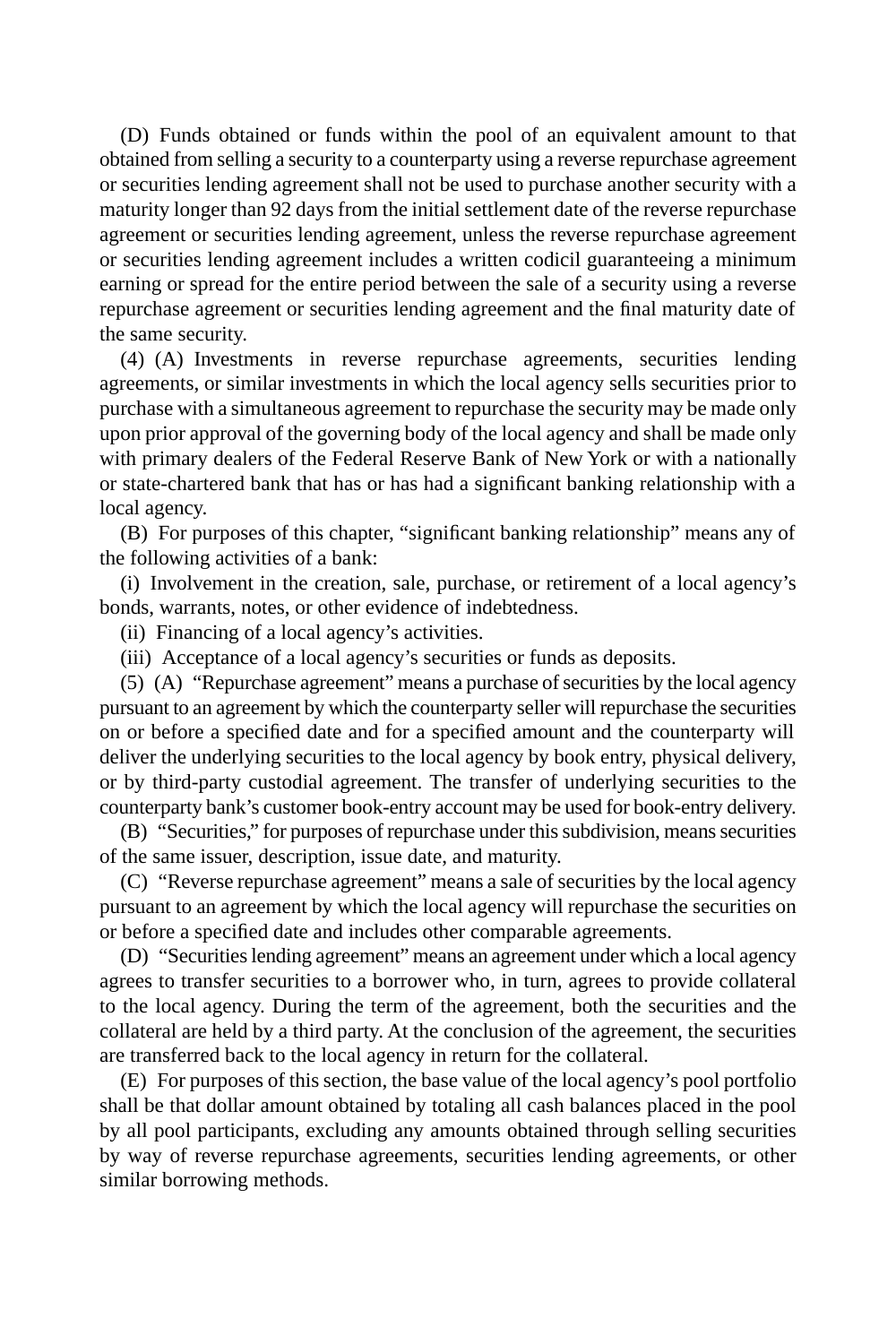(F) For purposes of this section, the spread is the difference between the cost of funds obtained using the reverse repurchase agreement and the earnings obtained on the reinvestment of the funds.

(k) Medium-term notes, defined as all corporate and depository institution debt securities with a maximum remaining maturity of five years or less, issued by corporations organized and operating within the United States or by depository institutions licensed by the United States or any state and operating within the United States. Notes eligible for investment under this subdivision shall be rated in a rating category of "A" or its equivalent or better by an NRSRO. Purchases of medium-term notes shall not include other instruments authorized by this section and shall not exceed 30 percent of the agency's moneys that may be invested pursuant to this section.

(*l*) (1) Shares of beneficial interest issued by diversified management companies that invest in the securities and obligations as authorized by subdivisions (a) to (k), inclusive, and subdivisions (m) to (q), inclusive, and that comply with the investment restrictions of this article and Article 2 (commencing with Section 53630). However, notwithstanding these restrictions, a counterparty to a reverse repurchase agreement or securities lending agreement is not required to be a primary dealer of the Federal Reserve Bank of New York if the company's board of directors finds that the counterparty presents a minimal risk of default, and the value of the securities underlying a repurchase agreement or securities lending agreement may be 100 percent of the sales price if the securities are marked to market daily.

(2) Shares of beneficial interest issued by diversified management companies that are money market funds registered with the Securities and Exchange Commission under the Investment Company Act of 1940 (15 U.S.C. Sec. 80a-1 et seq.).

(3) If investment is in shares issued pursuant to paragraph (1), the company shall have met either of the following criteria:

(A) Attained the highest ranking or the highest letter and numerical rating provided by not less than two NRSROs.

(B) Retained an investment adviser registered or exempt from registration with the Securities and Exchange Commission with not less than five years' experience investing in the securities and obligations authorized by subdivisions (a) to (k), inclusive, and subdivisions (m) to (q), inclusive, and with assets under management in excess of five hundred million dollars (\$500,000,000).

(4) If investment is in shares issued pursuant to paragraph (2), the company shall have met either of the following criteria:

(A) Attained the highest ranking or the highest letter and numerical rating provided by not less than two NRSROs.

(B) Retained an investment adviser registered or exempt from registration with the Securities and Exchange Commission with not less than five years' experience managing money market mutual funds with assets under management in excess of five hundred million dollars (\$500,000,000).

(5) The purchase price of shares of beneficial interest purchased pursuant to this subdivision shall not include commission that the companies may charge and shall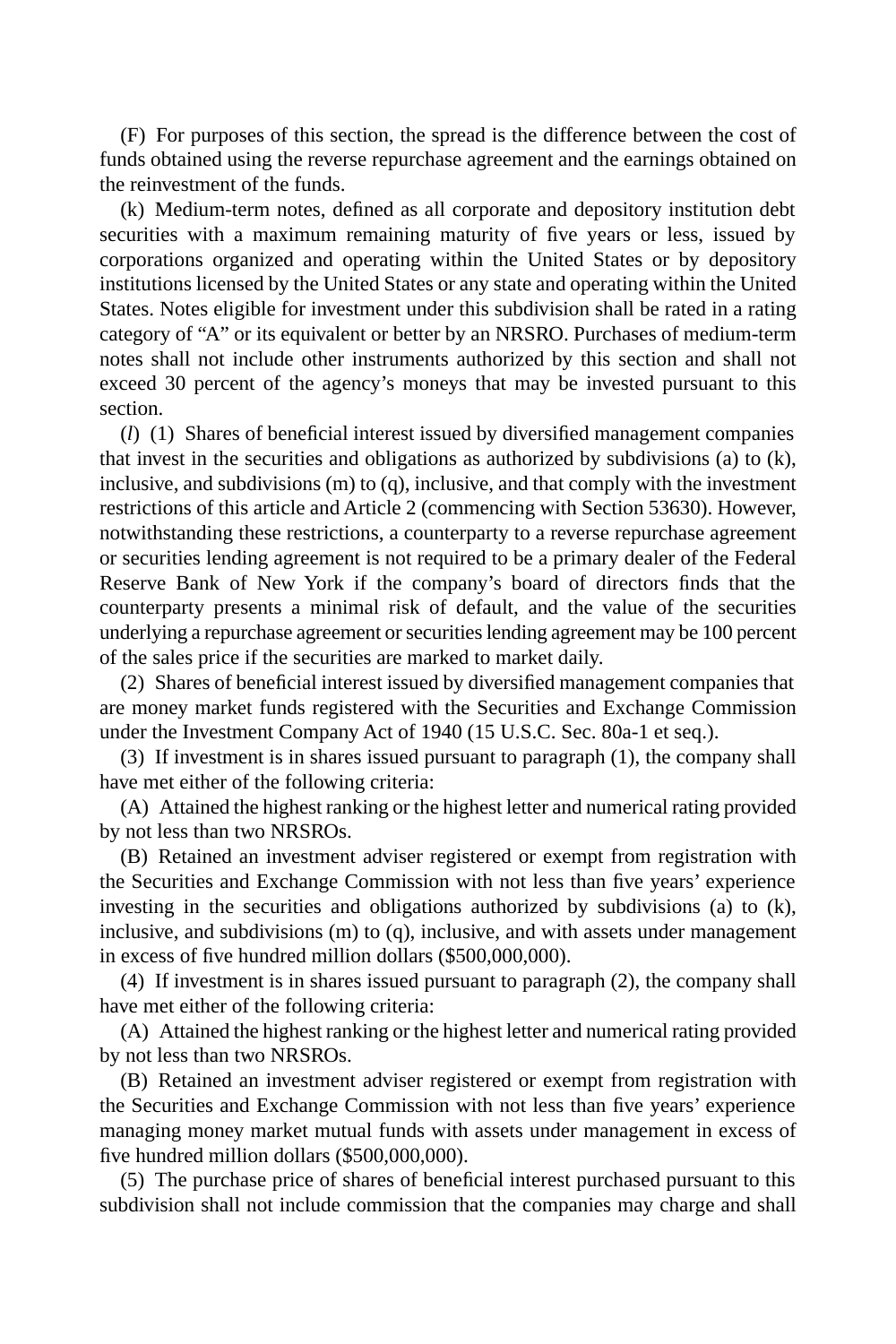not exceed 20 percent of the agency's moneys that may be invested pursuant to this section. However, no more than 10 percent of the agency's funds may be invested in shares of beneficial interest of any one mutual fund pursuant to paragraph (1).

(m) Moneys held by a trustee or fiscal agent and pledged to the payment or security of bonds or other indebtedness, or obligations under a lease, installment sale, or other agreement of a local agency, or certificates of participation in those bonds, indebtedness, or lease installment sale, or other agreements, may be invested in accordance with the statutory provisions governing the issuance of those bonds, indebtedness, or lease installment sale, or other agreement, or to the extent not inconsistent therewith or if there are no specific statutory provisions, in accordance with the ordinance, resolution, indenture, or agreement of the local agency providing for the issuance.

(n) Notes, bonds, or other obligations that are at all times secured by a valid first priority security interest in securities of the types listed by Section 53651 as eligible securities for the purpose of securing local agency deposits having a market value at least equal to that required by Section 53652 for the purpose of securing local agency deposits. The securities serving as collateral shall be placed by delivery or book entry into the custody of a trust company or the trust department of a bank that is not affiliated with the issuer of the secured obligation, and the security interest shall be perfected in accordance with the requirements of the Uniform Commercial Code or federal regulations applicable to the types of securities in which the security interest is granted.

(o) A mortgage passthrough security, collateralized mortgage obligation, mortgage-backed or other pay-through bond, equipment lease-backed certificate, consumer receivable passthrough certificate, or consumer receivable-backed bond. Securities eligible for investment under this subdivision shall be rated in a rating category of "AA" or its equivalent or better by an NRSRO and have a maximum remaining maturity of five years or less. Purchase of securities authorized by this subdivision shall not exceed 20 percent of the agency's surplus moneys that may be invested pursuant to this section.

(p) Shares of beneficial interest issued by a joint powers authority organized pursuant to Section 6509.7 that invests in the securities and obligations authorized in subdivisions (a) to (q), inclusive. Each share shall represent an equal proportional interest in the underlying pool of securities owned by the joint powers authority. To be eligible under this section, the joint powers authority issuing the shares shall have retained an investment adviser that meets all of the following criteria:

(1) The adviser is registered or exempt from registration with the Securities and Exchange Commission.

(2) The adviser has not less than five years of experience investing in the securities and obligations authorized in subdivisions (a) to (q), inclusive.

(3) The adviser has assets under management in excess of five hundred million dollars (\$500,000,000).

(q) United States dollar denominated senior unsecured unsubordinated obligations issued or unconditionally guaranteed by the International Bank for Reconstruction